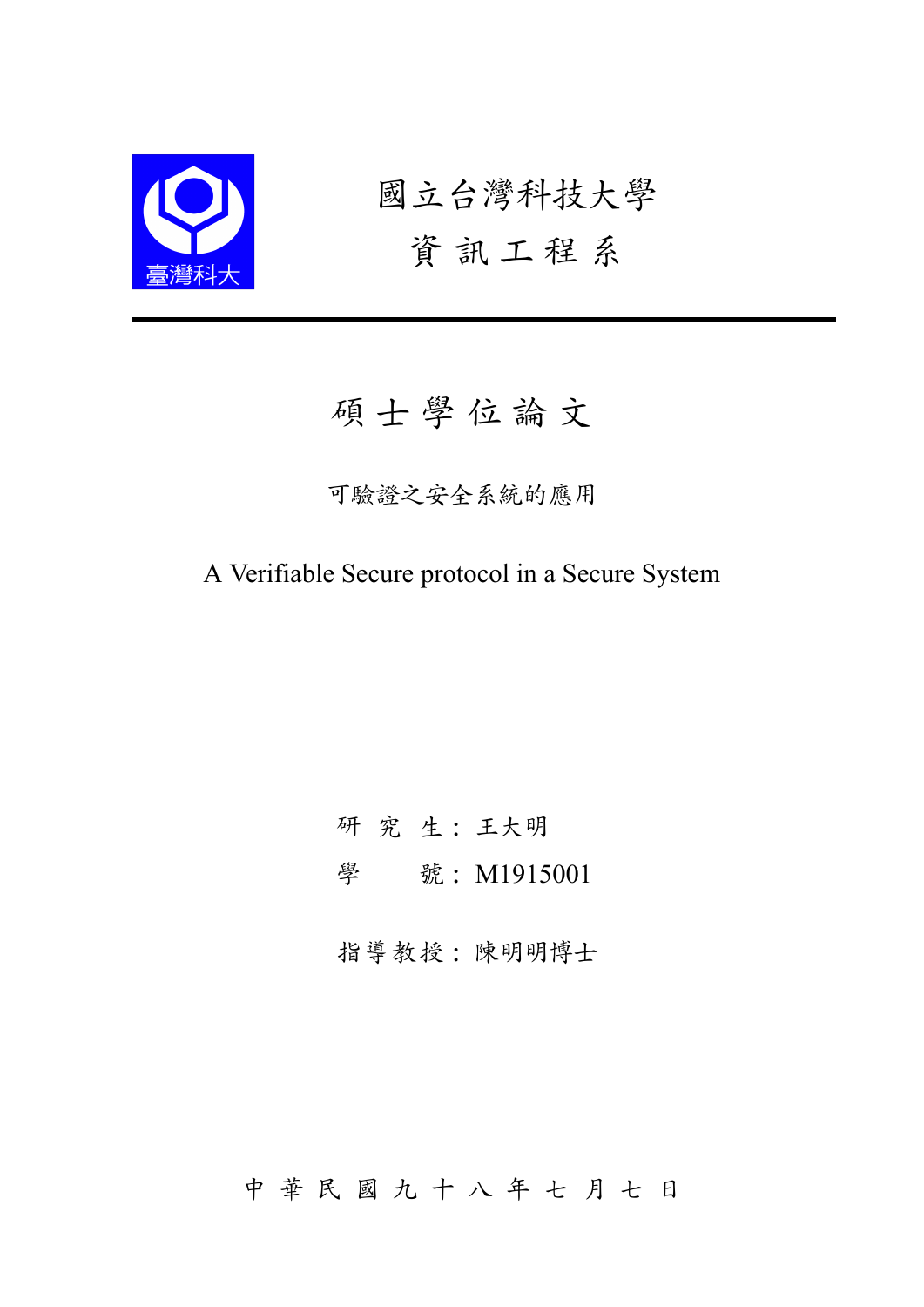## 中文摘要

分散式詢問及監督系統主要被用於分散式資料如檔案或是紀錄的維護上。網路內的 使用者可以自系統中查詢所需資料如總和或平均值,若同時將所有原始資料做傳遞及運 算,將耗費相當大的網路頻寬及運算資源。於是,内網路聚集技術被提出來降低分散式 詢問及監督系統的負擔。然而,這個技術卻容易遭受安全威脅。過去的研究大多假設資 料來源為可信任,並針對聚集架構進行安全性的研究。然而,我們認為聚集查詢結果應 該在面對惡意攻擊者將錯誤資料置入資料串流進行聚集前,就應該具備強健的容錯能力。 傳統上,一個強健的估計值被定義為即使資料來源有誤時,亦能維持一定程度正確性的 聚集結果。許多常見的強健估計值是建立在有序統計學上,因此,我們將重心放在內網 路計算上之有序統計的可驗證技術。此技術的挑戰為在網路遭受惡意團體介入聚集程序 時,仍能確保聚集結果或近似結果的準確性。

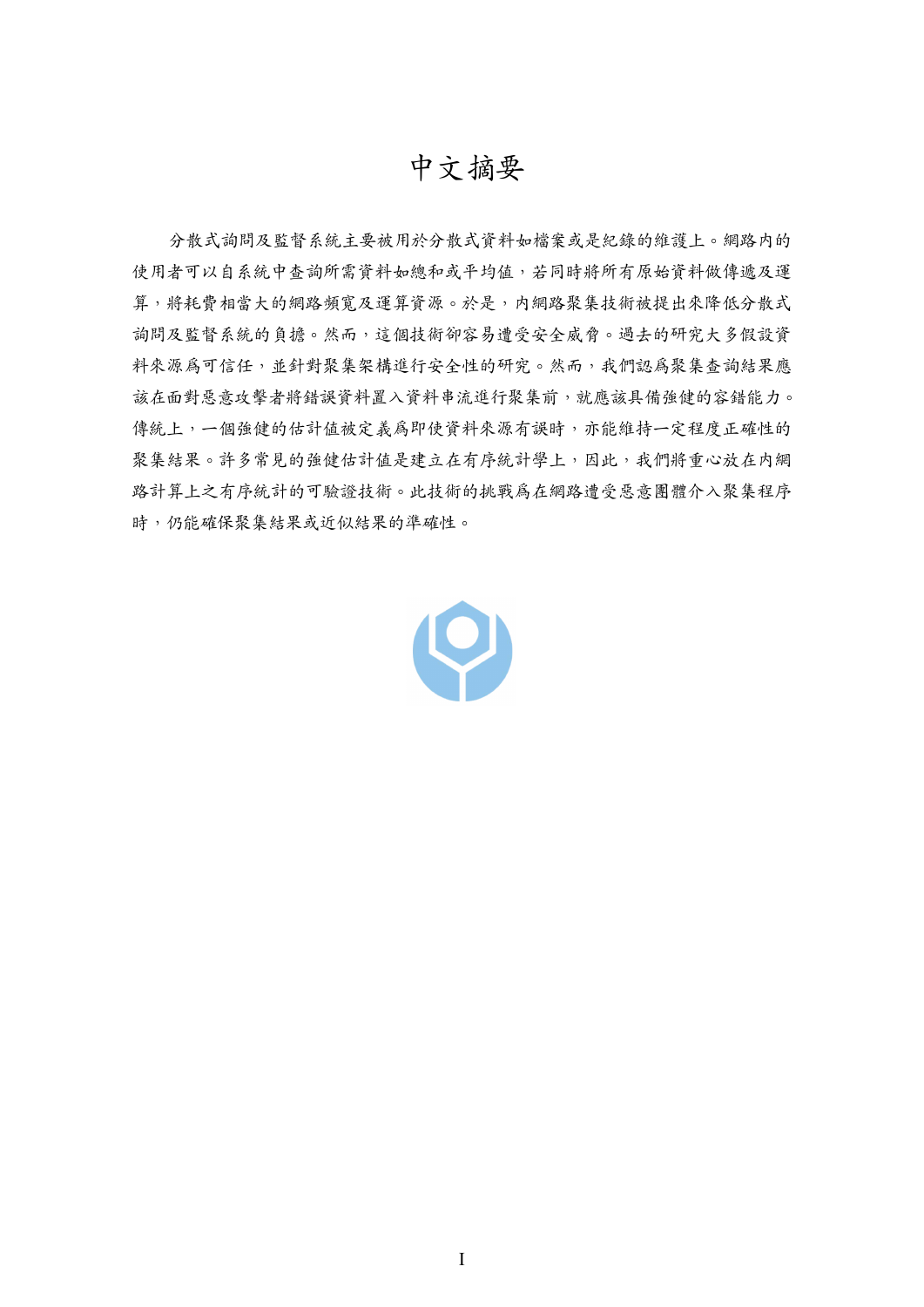#### ABSTRACT

Distributed querying and monitoring systems have been widely studied in recent years. These systems aim to maintain data sources, such as data set or log files, and allow users to query over those data sources. When the data sources are highly related and users only care some statistic results, like the sum or the average, it is consumed to transmit all data sources via the network. To minimize the network consumption, in-network aggregation technique is proposed. However, this technique is subject to some known attacks, such as the injection attack and the pollution attack. Prior works only considered the settings that data sources are trusted while the network is not. We study the way to relax the limitation and guarantee the aggregate queries robust to malicious or faulty data sources (also called polluted data sources).

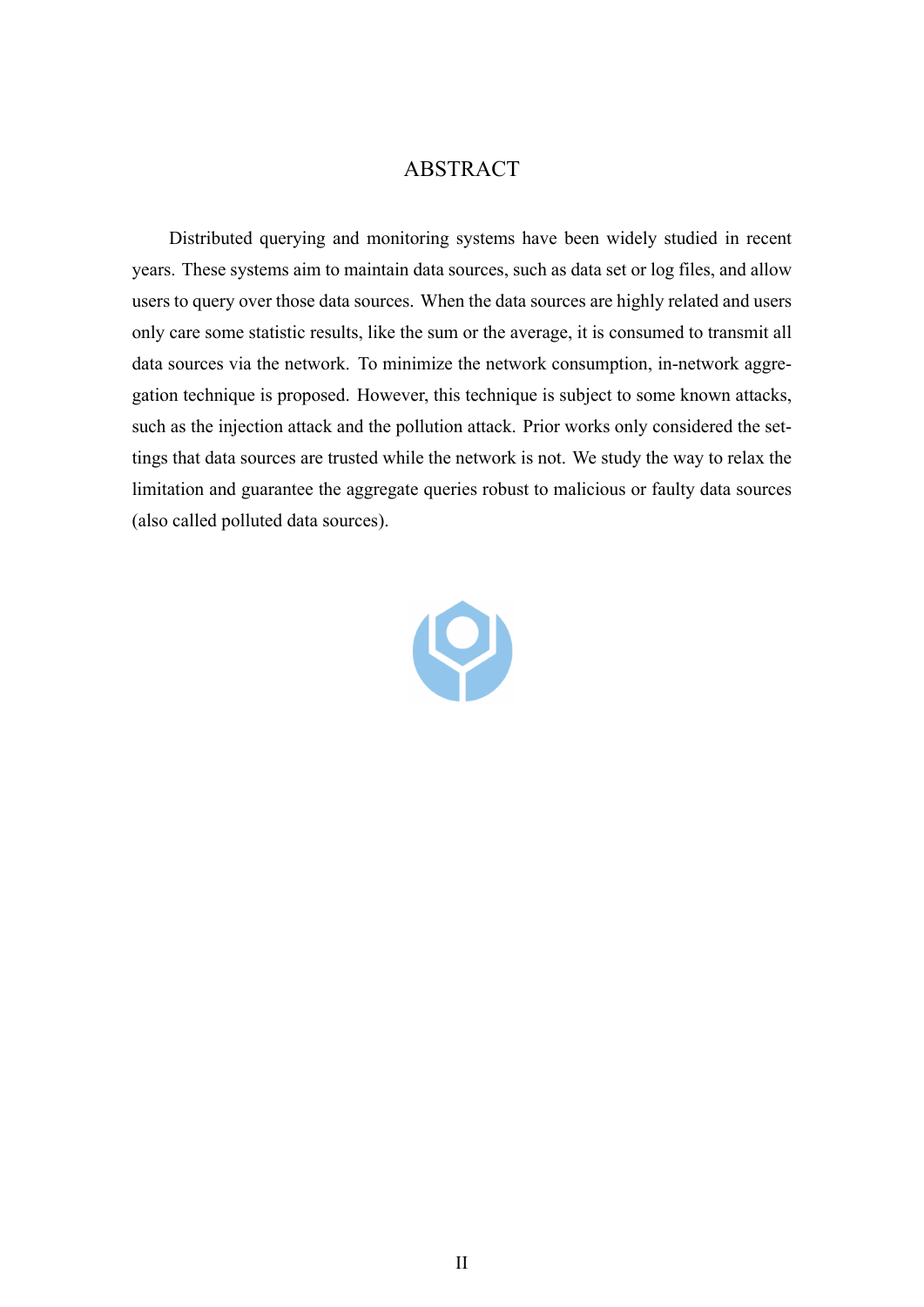#### 誌 謝

首先誠摯的感謝指導教授陳明明博士,老師悉心的教導使我得以一窺 WSN 的深奥,不 時的討論並指點我正確的方向,使我在這些年中獲益匪淺。老師對學問的嚴謹更是我輩 學習的典範。本論文的完成另外亦得感謝老師們大力協助。因為有你們的體諒及幫忙, 使得本論文能夠更完整而嚴謹。兩年裡的日子,實驗室裡共同的生活點滴,學術上的討 論、言不及義的閒扯、讓人又愛又怕的宵夜、趕作業的革命情感、因為睡太晚而遮遮掩 掩閃進實驗室........,感謝眾位學長姐、同學、學弟妹的共同砥礪,你/妳們的陪伴讓兩年 的研究生活變得絢麗多彩。最後絕對不能忘記最了解、最支持我的家人 ─ 我的父親、母 親及姊姊,在我喪失動力之時,隨時都能給予我心靈上無窮盡的關心與鼓勵,讓我有勇 氣堅持到最後,完成研究的旅途。還有很多曾經幫助過我的朋友,因為有大家的幫助, 我才能有今天的成果。想要感謝的人真的太多太多,就只有感謝上天了!

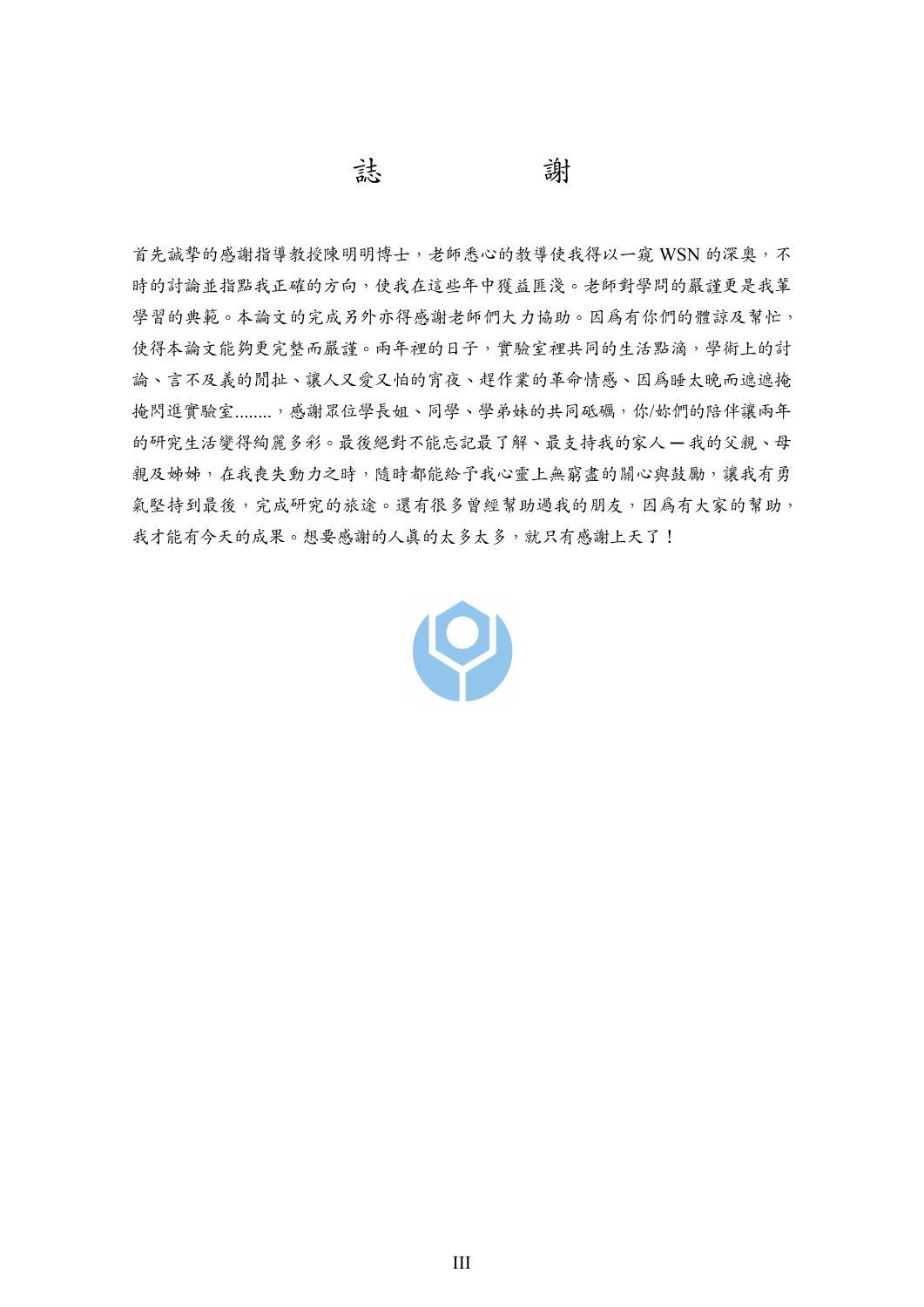$\Box$ 



|                | $\mathbf{I}$   |
|----------------|----------------|
|                | III            |
|                | IV             |
|                |                |
|                | VI             |
| $\mathbf{1}$   | $\mathbf{1}$   |
| $\overline{2}$ | $\overline{3}$ |
| $\overline{3}$ | $\overline{4}$ |
| $\overline{4}$ | 5              |
| 5              | 6              |
| 6              | $\overline{7}$ |
| 6.1            | $\overline{7}$ |
|                | 8              |
|                | 9              |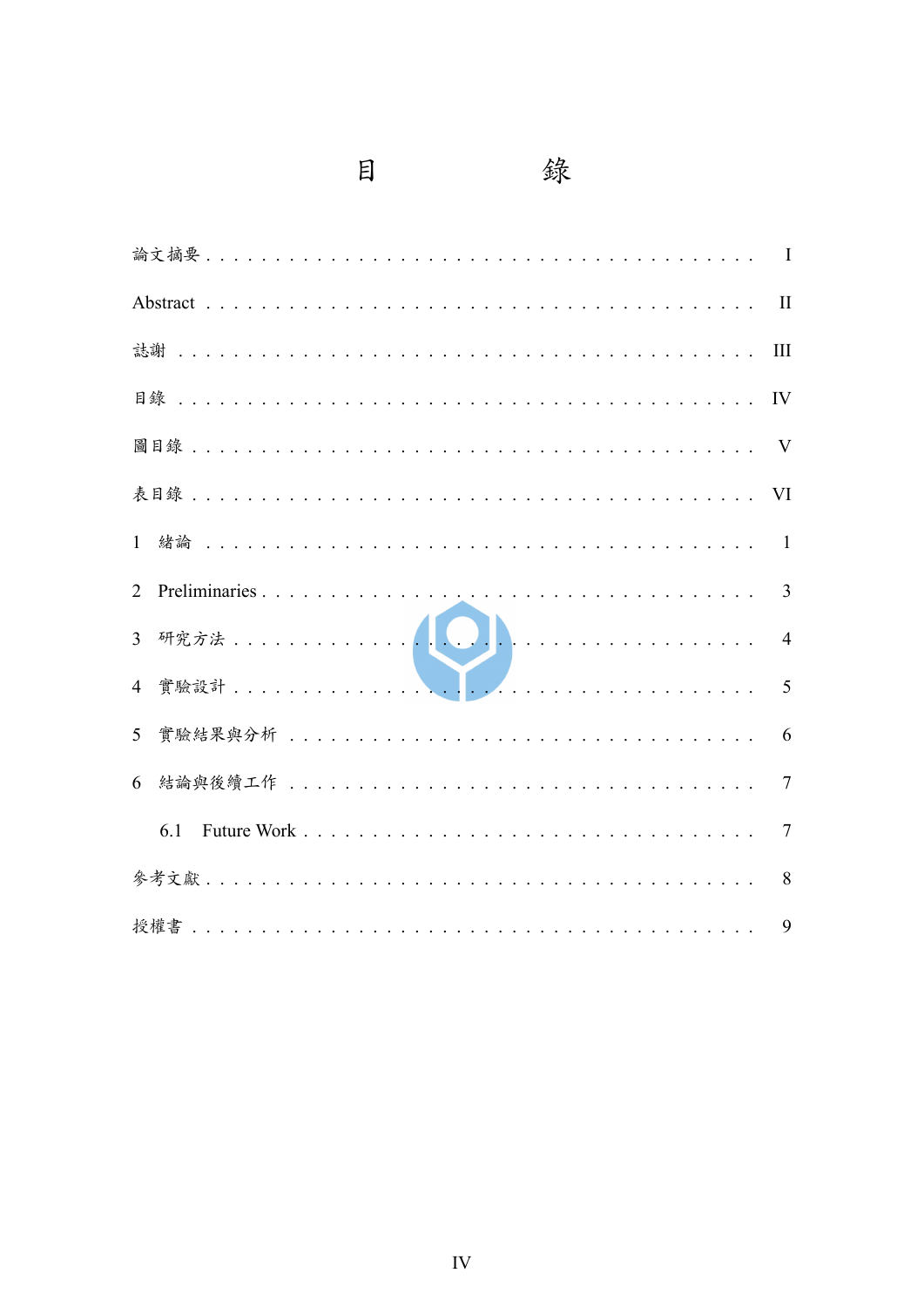#### 圖  $\Box$ 錄

|  | 圖 2.1 The diagram of "prototypical PHI query" |  |  |  |  |  |  |  |
|--|-----------------------------------------------|--|--|--|--|--|--|--|

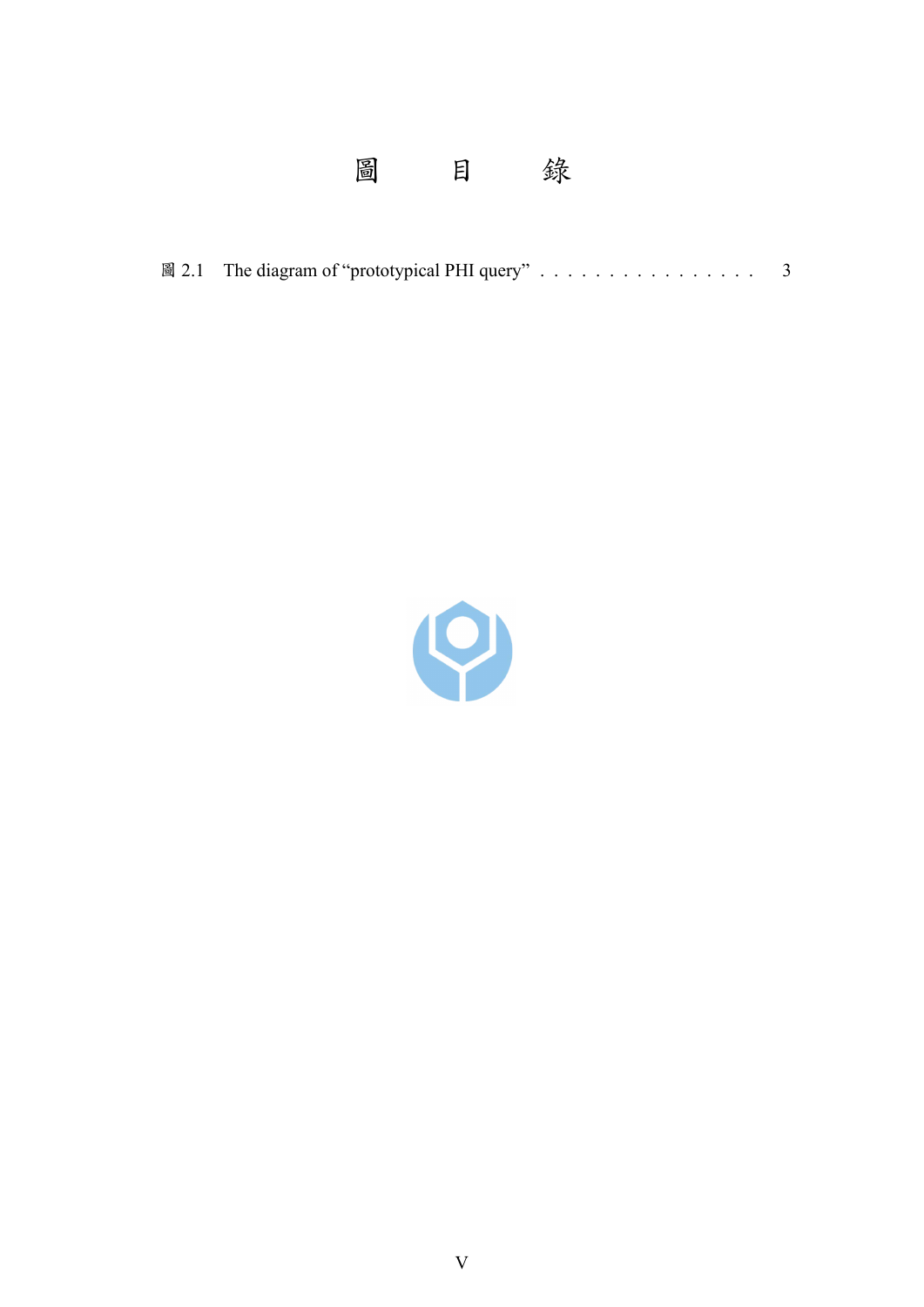

表 1.1 The relation of aggregation overhead between different techniques . . 2

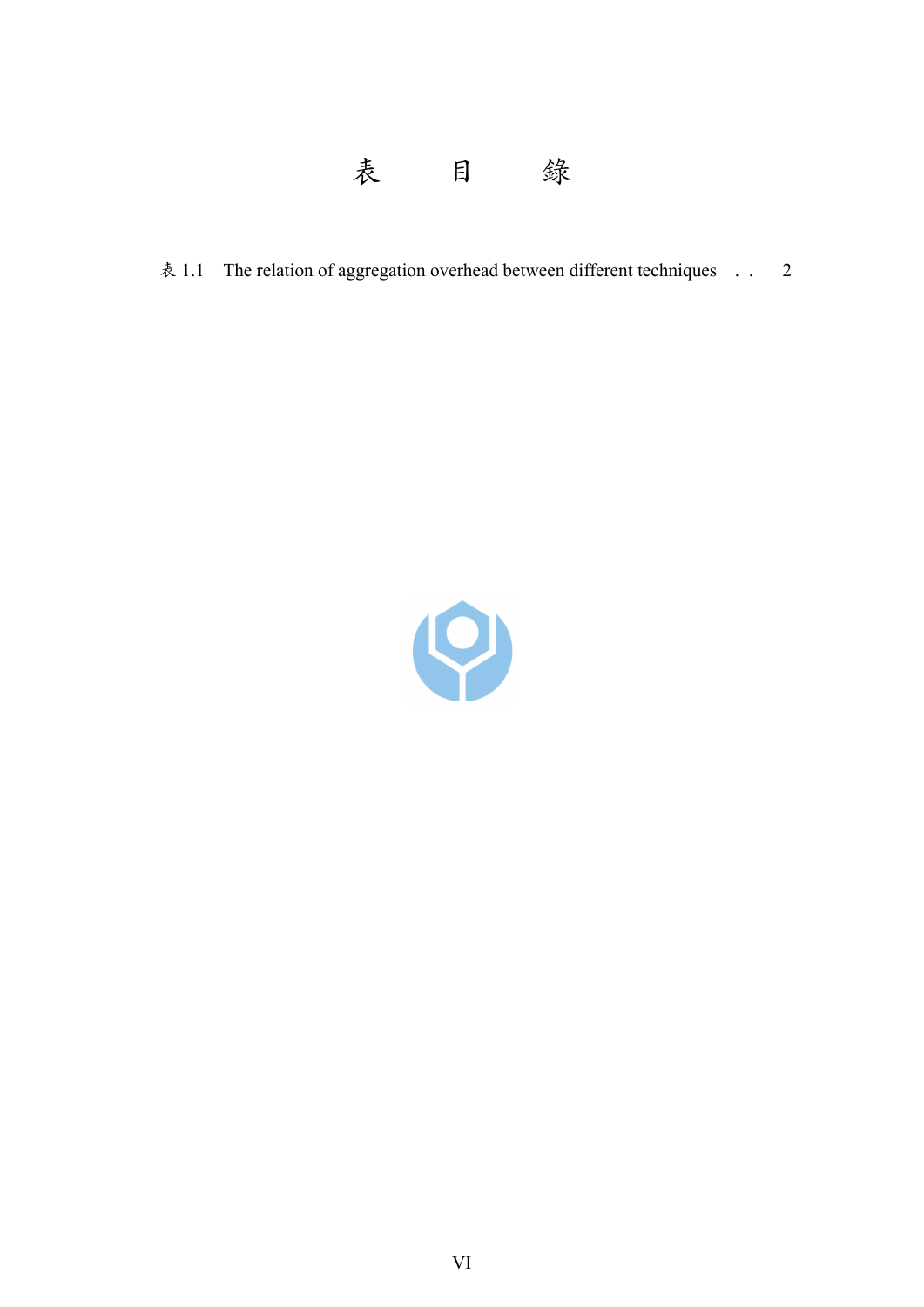### 第 **1** 章 緒論

網路發展興盛至今,小至個人,大至政府單位與各機關組織,都相當仰賴網路的使用, 但許多人仍然對資安危機意識較低,針對資訊安全產品的投資也相對較少,加上對於資 訊安全軟體工具缺乏有系統的整理,以致於未能有效運用。為此,本手冊蒐集整理相關 開放源碼(Open Source)的資訊安全軟體工具,並透過專業人員實際操作演練,加以彙 整並集結成冊,希冀透過本手冊的幫助,不僅能給予初學者對於資安工具軟體初步認識, 也讓資訊從業人員在資訊安全工具上能有更多的選擇與應用。

資安開放源碼軟體的發展,往往會公開其發展技術及運用的原理,配合程式碼的開 放,使得開放源碼軟體具有相當大的彈性,並根據個人使用情況所需,進行軟體的編修 與整合,以求適應各種作業環境所需。使用開放源碼軟體所需負擔的金錢成本,遠低於 商業付費軟體,可降低企業組織對資訊科技產品的部分支出,不需要過度仰賴軟體製造 商的技術支援與更新,也能減少相對應的軟體開發時程 [1]。由於目前多數的資安開放源 碼軟體的開發多為國外組織,因此較缺乏中文化介面,且部分軟體工具的使用,需要具 備相當程度的專業知識 [2],並非人人皆可輕易上手。本手冊擬透過中文化的工具介紹, 減緩國內使用者入門的負擔。

由於現今網路環境日益複雜,遭受網路攻擊的事件層出不窮,網路安全越來越受到 各界重視。網路掃描是網路安全的根本,也是攻擊者對目標主機進行攻擊的首要步驟, 因此,了解網路掃描的攻擊與防禦,將有助於網路管理者提升網域的安全管理。此外, 網路流量代表所有網路訊息的傳送,能提供管理者即時了解網路狀況,藉此檢視網路情 況正常與否。本手冊將針對以上兩類的開放源碼軟體,逐一介紹其功能、安裝、操作與 軟體評比,令讀者對相關的資訊軟體能有所了解,並進一步應用於資訊安全的監測與控 管。以下即對網路掃描及流量監控兩大類軟體,進行整理與原理說明 [3-6]。

Insecure.org 網站曾於 2003年及 2006 年間調查各使用者喜愛的工具軟體,其中 2006 年收到 3,243 位受訪者的回覆,受訪對象涵括各界對資安工具有持續研究與發展 的學者及廠商,包括 Insecure.org 自身、研究網際網路議題的機構、發展開放源碼軟體 的組織,與其他著名的資安網站 (如 Open Source Security、Honeypots 和 IDS Focus 等),並根據調查結果選出前 100 大網路安全工具(Top 100 Network Security Tools)。 本手冊從中篩選了數套較廣泛應用且屬於開放源碼的工具軟體進行蒐集整理,以提供使 用者參考學習使用。以下針對各工具軟體予以介紹相關的資訊安全基礎知識(包括專業 術語解釋、專有名詞解析)、軟體安裝與使用方式,以及防駭相關知識。使用者將能透 過本手冊掌握並熟悉更多相關熱門工具,且對資訊安全攻防技術有更進一步的認識。如

1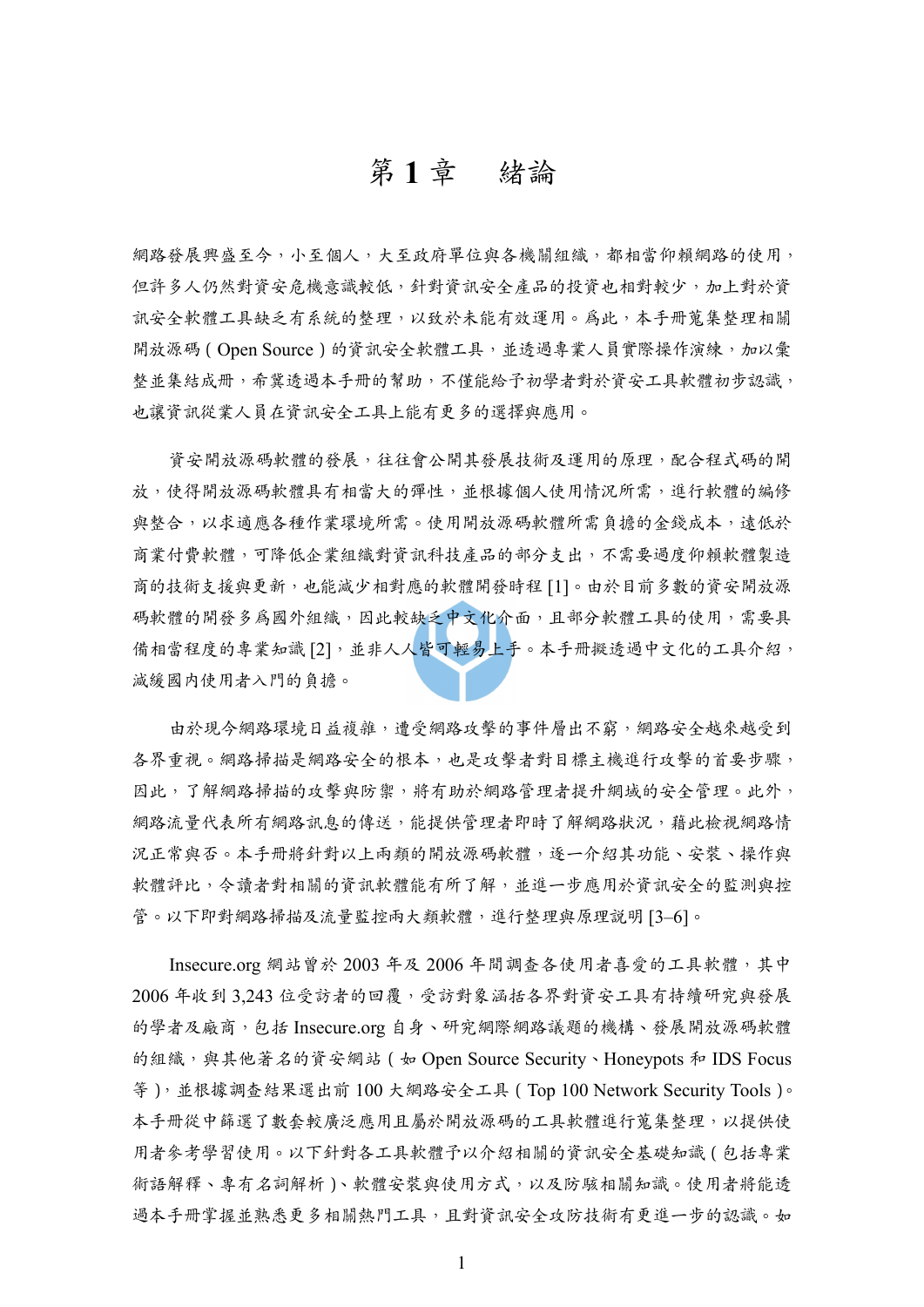|                          | Space usage        | Communication | Query         |  |  |  |  |  |  |
|--------------------------|--------------------|---------------|---------------|--|--|--|--|--|--|
|                          | of root aggregator | overhead      | requirement   |  |  |  |  |  |  |
| Traditional warehouse    | $\, n$             | O(n)          | O(n)          |  |  |  |  |  |  |
| AM-FM sketch technique   | $\log a$           | $O(\log n)$   | $O(a \log n)$ |  |  |  |  |  |  |
| "prototypical PHI query" | $\log a$           | $O(\log n)$   | $O(\log n)$   |  |  |  |  |  |  |

表 1.1: The relation of aggregation overhead between different techniques

表 1.1所示。

9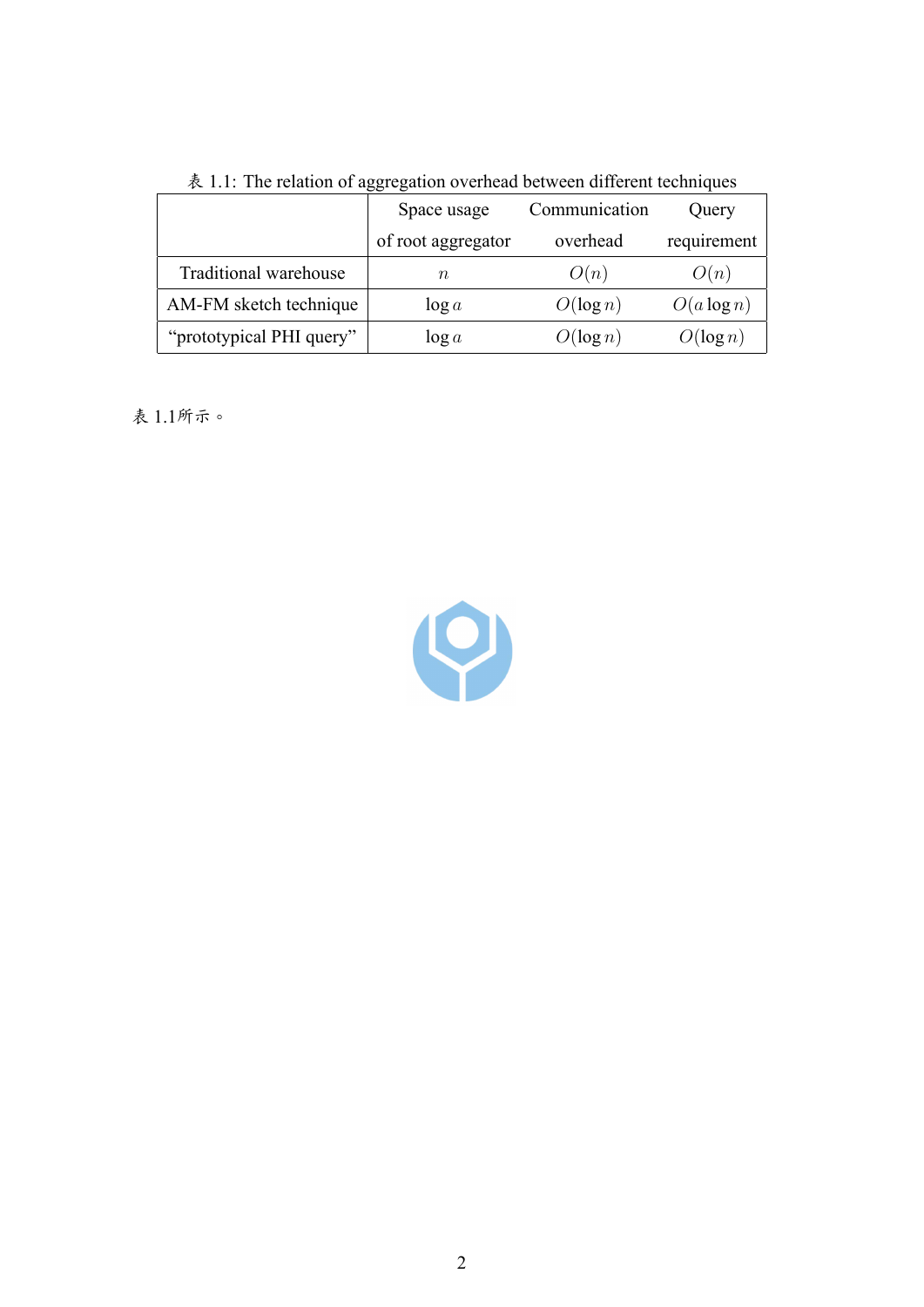

圖 2.1: The diagram of "prototypical PHI query"

# 第 **2** 章 **Preliminaries**

作業系統指紋辨識的方法,可分為主動式作業系統指紋辨識(Active OS Fingerprinting )與被動式作業系統指紋辨識 (Passive OS Fingerprinting )。主動式作業系統指紋辨識, 主動對目標主機送出自製的探測封包,並根據回傳的反應做判斷依據,軟體工具 Nmap 與 Xprobe2 即屬於此類。Nmap 主要控制 TCP 的參數值,做為探測用封包; Xprobe2 則 是著重於送出 ICMP 封包,利用邏輯樹斷定作業系統的類型。被動式作業系統指紋辨識 是監聽網路上目標主機的封包往來做為判斷的依據,P0f 即屬於被動式,相對於主動式 作業系統指紋辨識較不易被人察覺。不論是主動式或被動式的作業系統指紋辨識,皆利 用 TCP/IP 堆疊進行辨識,包括封包存活時間 (time to live, TTL)、Window Size、最 大分割大小(Maximum Segment Size)、不分段標記(Don't Fragment flag)、Window Scale Option 等,因為不同的作業系統的 fingerprint 有所不同,所以可做為判定作業系 統的依據。如圖 2.1所示。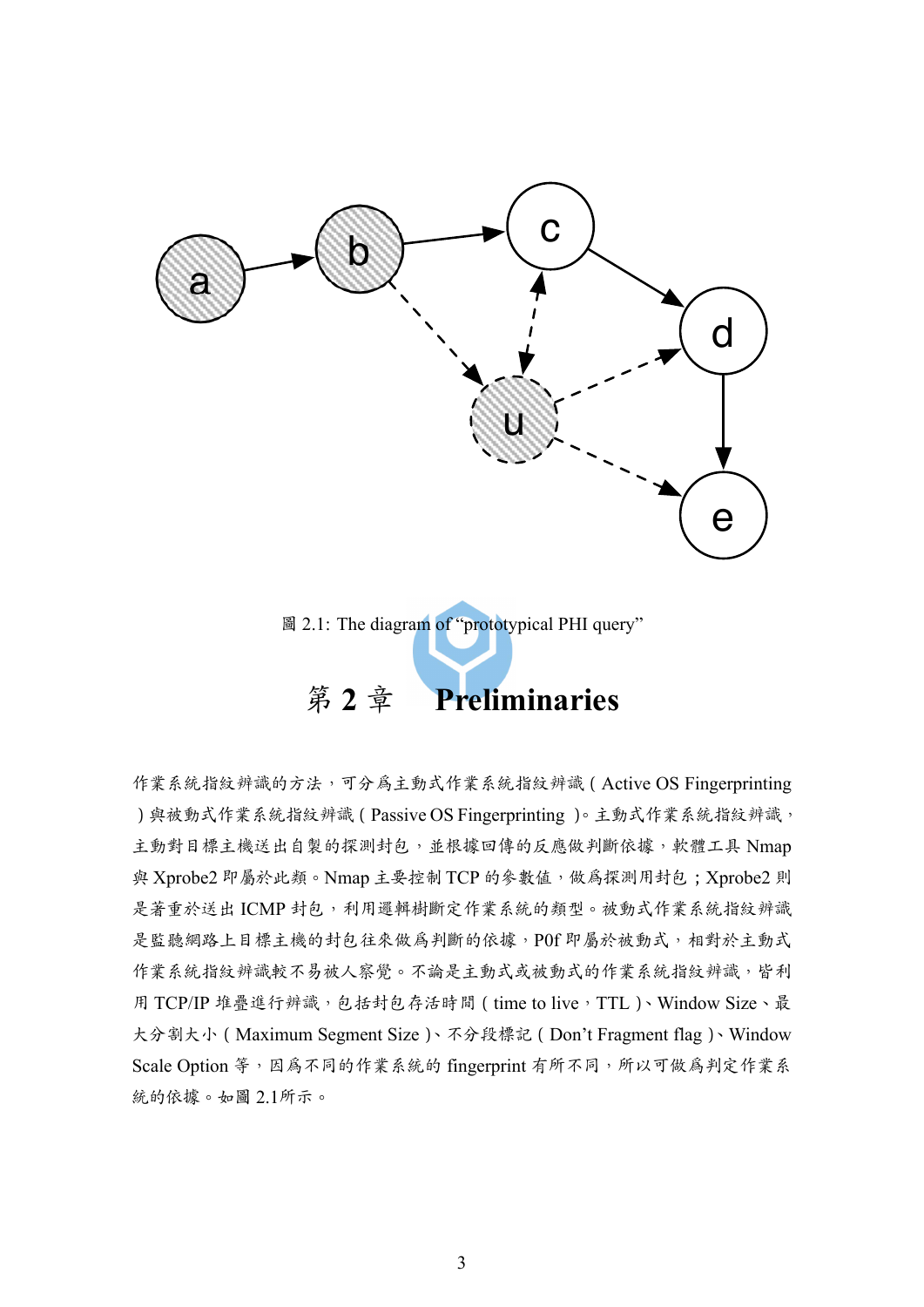# 第 **3** 章 研究方法

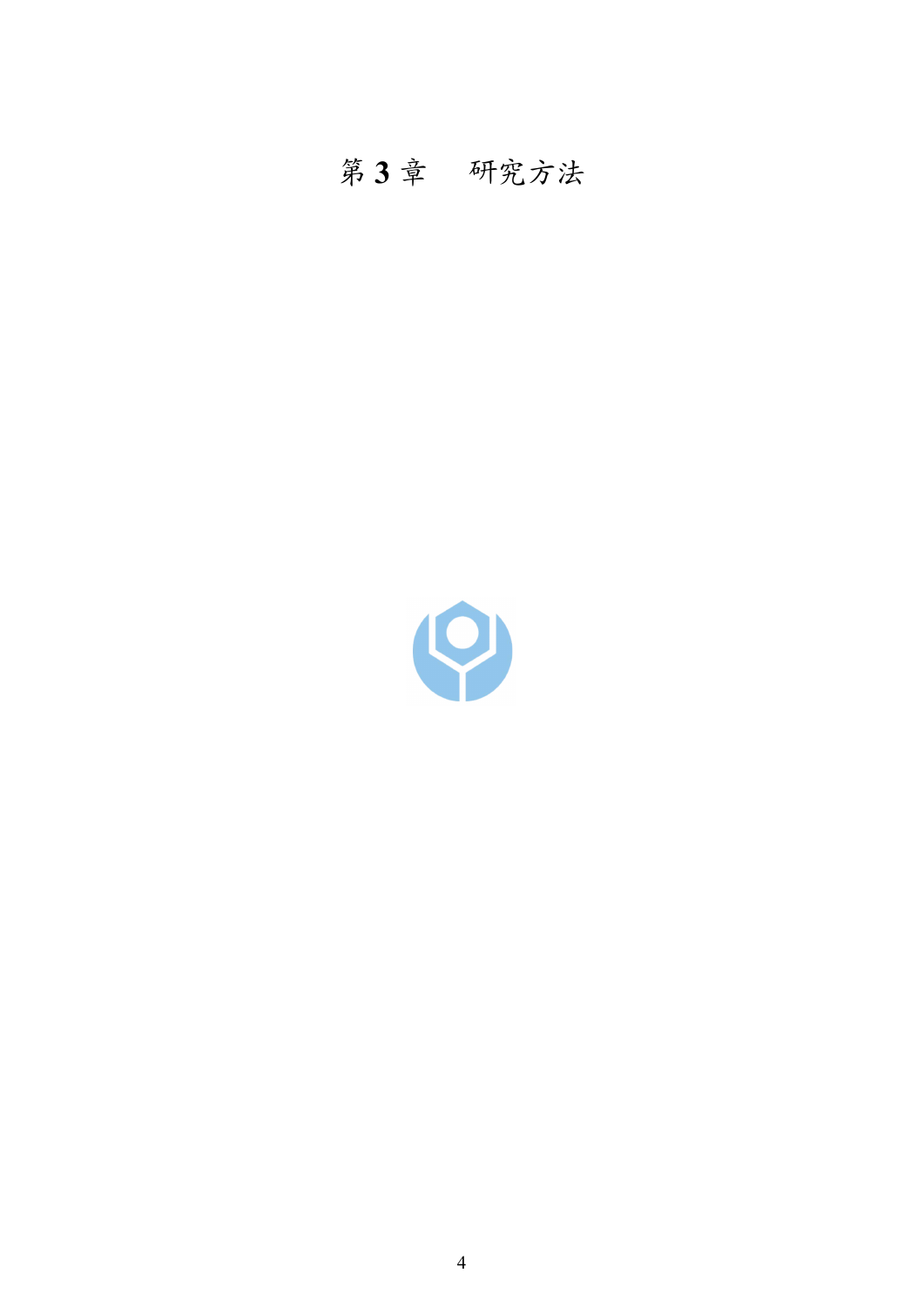# 第 **4** 章 實驗設計

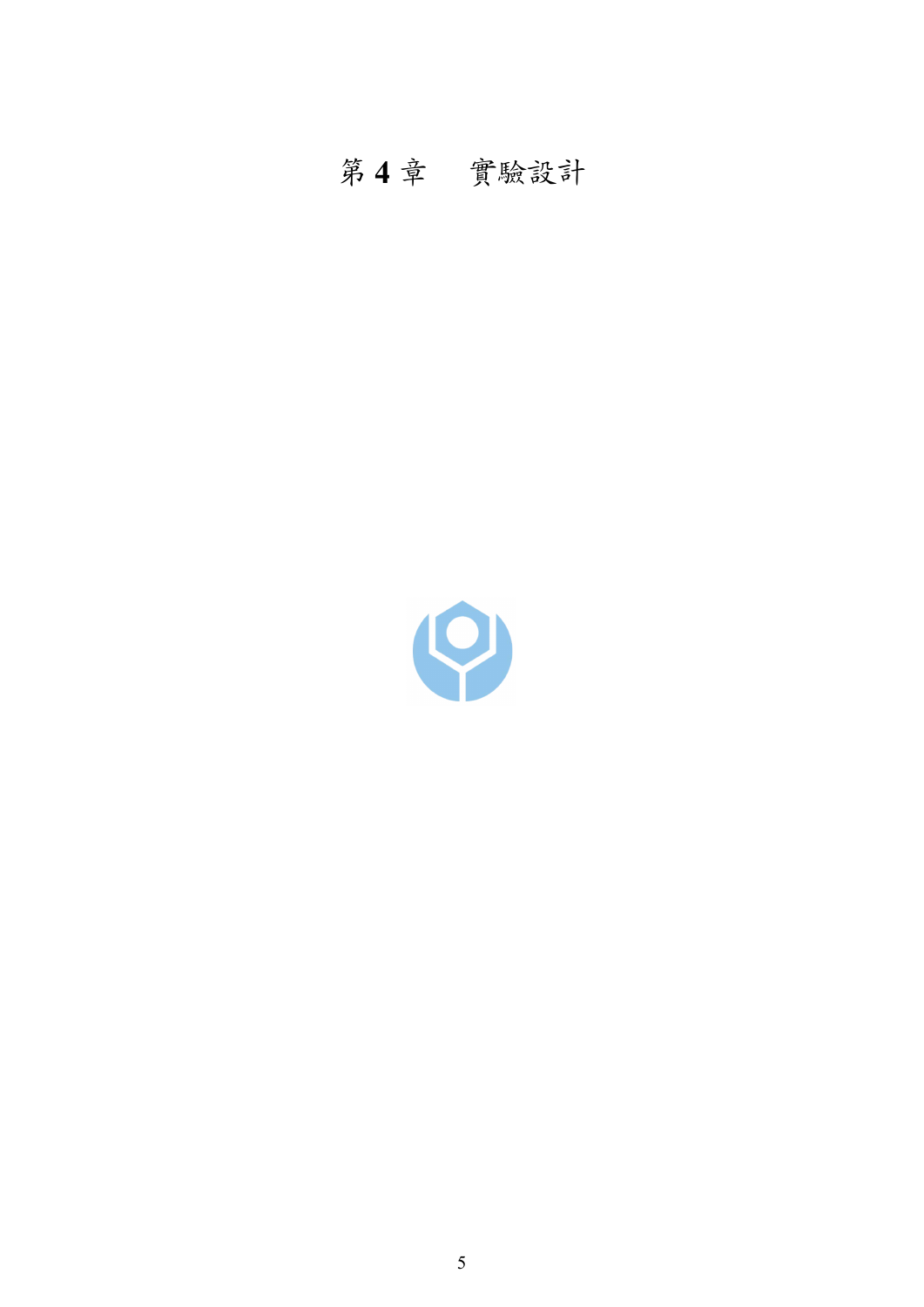# 第 **5** 章 實驗結果與分析

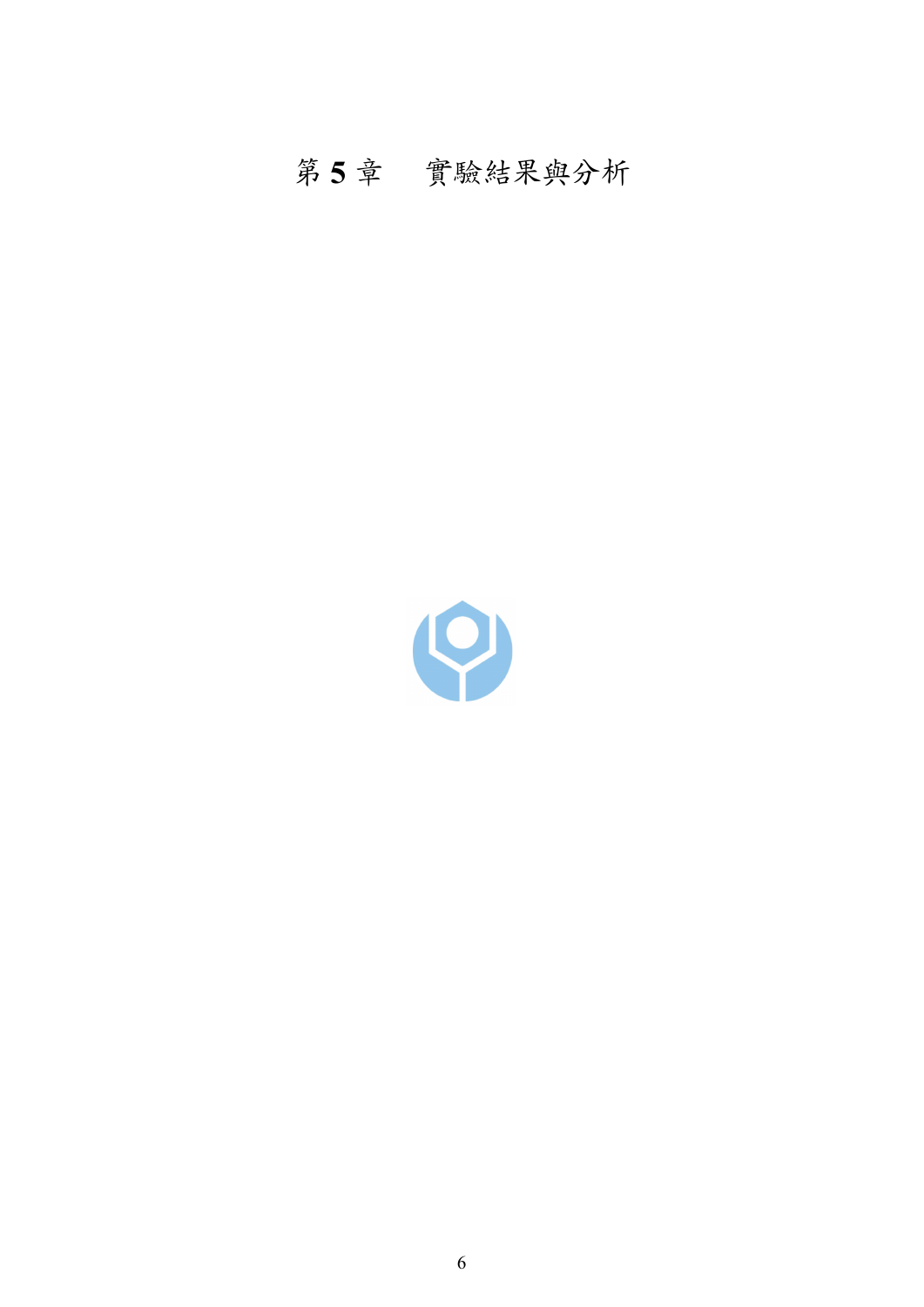## 第 **6** 章 結論與後續工作

本論文蒐集了各類資訊安全工具軟體,目的是為了讓更多使用者了解資訊安全的重要性, 以及如何更有效的運用網路資源。透過一系列的資訊安全基礎知識及專有名詞解釋,搭 配軟體的安裝及實作步驟,讓初級使用者能更容易跨越資訊安全議題的門檻,對駭客攻 防與妨駭相關知識有更深的了解。

對進階使用者而言,本手冊也針對開放源碼工具做介紹,大部分工具都有釋出其原 始碼,並歡迎有能力的使用者開發出更完善的程式。另外,使用者也可以結合不同功能 性的軟體,自行開發出一套符合其需求的軟體,例如利用作業系統辨識工具搭配弱點掃 描工具,能夠更快的找出目標主機的系統漏洞,以發揮 1+1 大於 2 的功效。

#### **6.1 Future Work**

使用安全工具軟體開創一個美好和階的社